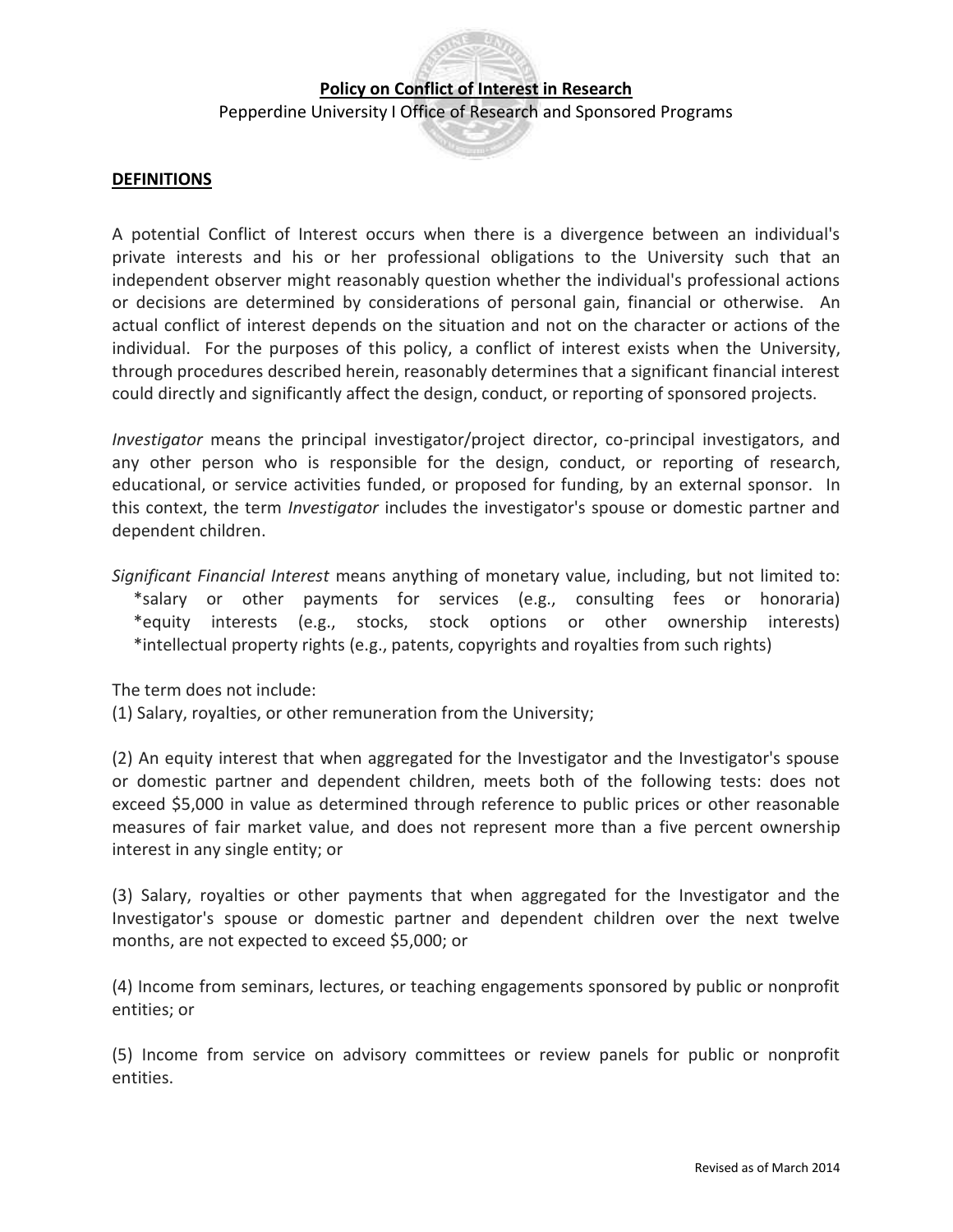### Pepperdine University I Office of Research and Sponsored Programs

Provided, however, that the exclusions in the first three items shall not apply if the compensation or transfer of an equity interest is conditioned upon a particular outcome in a sponsored research project.

### **DISCLOSURE**

 All Investigators are required to disclose their outside financial interests to Pepperdine on an ad hoc basis, as described below, using the Financial Interest Disclosure Form. Forms are available upon request from the Office of Research and Sponsored Programs. The Office of Research and Sponsored Programs is responsible for the receipt, processing, review, and retention of disclosure forms.

 Regardless of the minimum disclosure requirements, a faculty or staff member, in his or her own best interest, may choose to disclose any other financial or related interest that could present an actual conflict of interest or be perceived to present a conflict of interest. Disclosure is a key factor in protecting one's reputation and career from potentially embarrassing or harmful allegations of misconduct.

 Investigators provide the following information for all Significant Financial Interests: name of the entity, nature of the financial interest, the monetary value of the financial interest or its approximate value, and any supporting documentation needed to make a determination of whether a FCOI exists.

### **a) Ad hoc Disclosures**

In addition to annual disclosure, certain situations require ad hoc disclosure.

 **New Hires:** All Investigators involved with externally-funded research must disclose their Significant Financial Interests to Pepperdine, through the Office of Research and Sponsored Programs, within 30 days of being appointed or employed.

 **New grant proposal or subward:** Before submitting grant proposals for external funding or entering into subaward agreements for externally-funded research, each Investigator must submit to the Office of Research and Sponsored Programs an ad hoc updated disclosure of his or her Significant Financial Interests. The Institution will not submit a research proposal unless the Investigator(s) have submitted such ad hoc disclosures.

**New Significant Financial Interest:**  Institutional Official an ad hoc disclosure of any Significant Financial Interest they acquire during the course of the year within thirty (30) days of discovering or All Investigators must submit to the acquiring the Significant Financial Interest.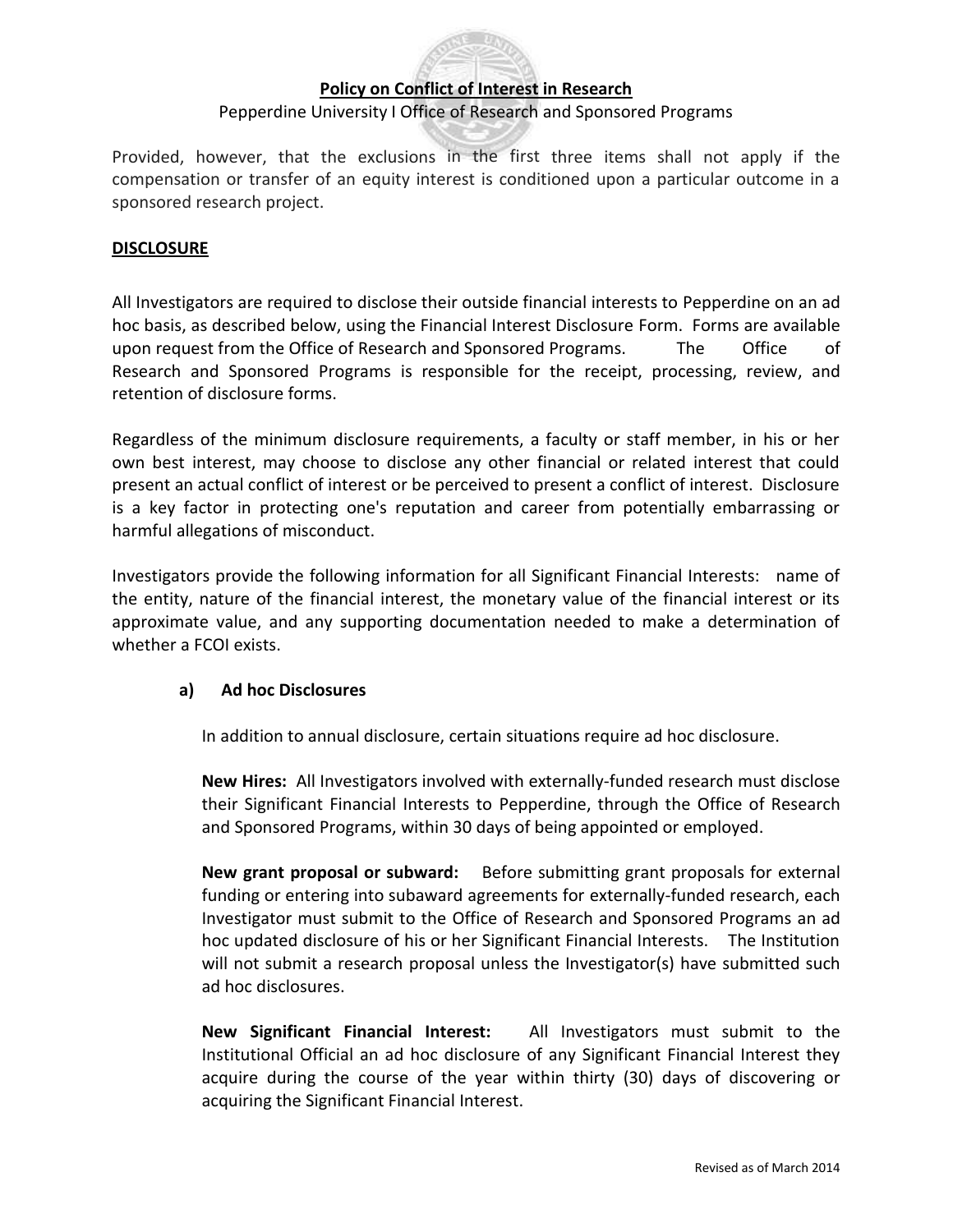Pepperdine University I Office of Research and Sponsored Programs

### **b) Travel**

 Investigators must also disclose reimbursed or sponsored travel related to their institutional responsibilities, as defined above in the definition of Financial Interest. Such disclosures must include, at a minimum, the purpose of the trip, the identity of value. The Institutional Official will determine if additional information is needed (e.g., the monetary value if not already disclosed) to determine whether the travel constitutes a Financial Conflict of Interest with the Investigator's research. the sponsor/organizer, the destination, the duration, and, if known, the monetary

### **REVIEW PROCESS**

 If the disclosure form reveals a Conflict of Interest, the Investigator will ask the Department Chair or Designee to promptly review whether it constitutes a Financial Conflict of Interest. This should occur prior to submission of the Financial Interest Disclosure Form to the Office of Research and Sponsored Programs. The Department Chairperson or designee will then be required to certify that they have reviewed the form and have determined either:

- A conflict of interest exists and the department cannot recommend approval of this activity.
- A conflict of interest exists but it is minimal and the department does NOT recommend management, reduction, or oversight.
- A conflict of interest exists but it can be reduced, eliminated, or managed.

 If appropriate, the Department Chairperson will then be expected to recommend action to eliminate, reduce, or manage the conflict.

 Upon submission to the Office of Research and Sponsored Programs, the Institutional Official will then review the Financial Interest Disclosure Form and Department Chairperson's recommendations as to whether the activity cannot be approved, exists but is minimal and does not require management, reduction or oversight, or exists but can be reduced, eliminated, or managed. The Institutional Official will then make a formal decision on behalf of the University as to whether the plan, as recommended, will be formally adopted or modified.

 Examples of conditions or restrictions that might be imposed to manage conflicts of interest include, but are not limited to: (1) public disclosure of significant financial interests; (2) appointment of independent monitor(s) capable of taking measures to protect the design, conduct, and reporting of the research against bias resulting from the financial conflict of interest; (3) modification of the research plan; (4) change of personnel or personnel responsibilities, or disqualification of personnel from participation in all or a portion of the research; (5) reduction or elimination of the financial interest (e.g., sale of an equity interest); or (6) severance of relationships that create financial conflicts.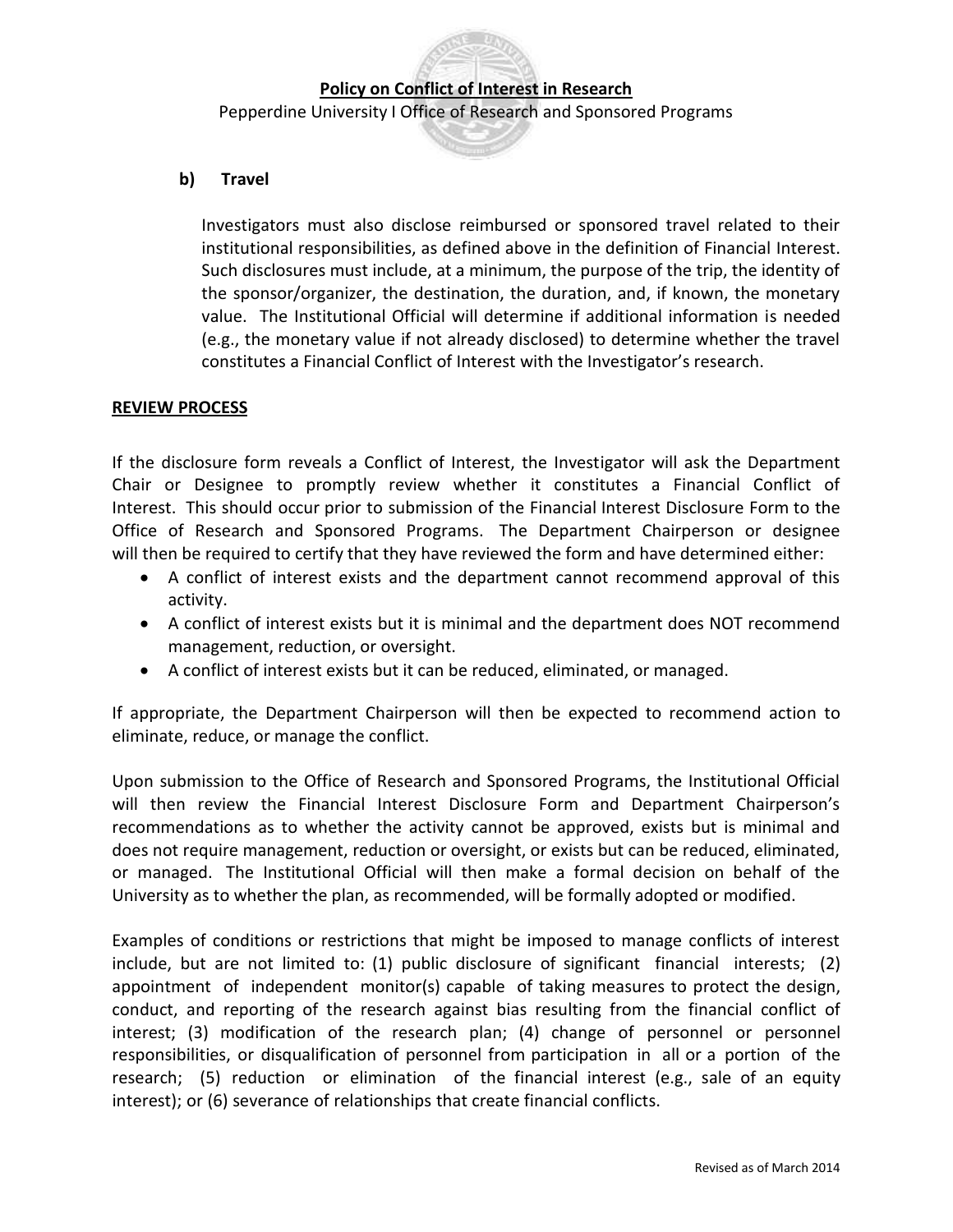Pepperdine University I Office of Research and Sponsored Programs

 To address complex situations, oversight committees may be established by the Institutional Official to periodically review the ongoing activity, to monitor how the activity is conducted (including use of students and postdoctoral appointees), to ensure open and timely dissemination of the research results, and to otherwise oversee compliance with the management plan.

### **MANAGING CONFLICTS OF INTEREST**

 Actual or potential conflicts of interest will be satisfactorily managed, reduced, or eliminated in accordance with these Guidelines and all required reports regarding the conflict of interest submitted to the sponsor prior to expenditure of any funds under an award. [For example, the PHS requires the University to report to the PHS Awarding Component the existence of a conflicting interest (but not the nature of the interest or other details) found by the University and assure that the interest has been managed, reduced or eliminated. NSF only requires the University to report conflicts that cannot be satisfactorily managed, reduced, or eliminated.]

### **VIOLATIONS OF CONFLICT OF INTEREST POLICY**

 Whenever an Investigator has violated this policy or the terms of any resolution plan required by the Institutional Official (including failure to file or knowingly filing incomplete, erroneous, or misleading disclosure forms) the Institutional Official shall notify the Provost who will impose sanctions or institute disciplinary proceedings against the violating individual.

 In addition, the University shall follow Federal regulations regarding the notification of the sponsoring agency in the event an Investigator has failed to comply with this policy. The sponsor may take its own action as it deems appropriate, including the suspension of funding for the Investigator until the matter is resolved.

#### **RECORD MAINTENANCE**

 Records of investigator financial disclosures and of actions taken to manage actual or potential conflicts of interest, shall be retained by the Office of Research and Sponsored Programs until 3 years after the later of the termination or completion of the award to which they relate, or the resolution of any government action involving those records.

#### **COLLABORATIVE PROJECTS/SUBAGREEMENTS**

 Collaborators/subrecipients/subcontractors from other organizations must either comply with this policy or provide a certification that their organizations are in compliance with Federal